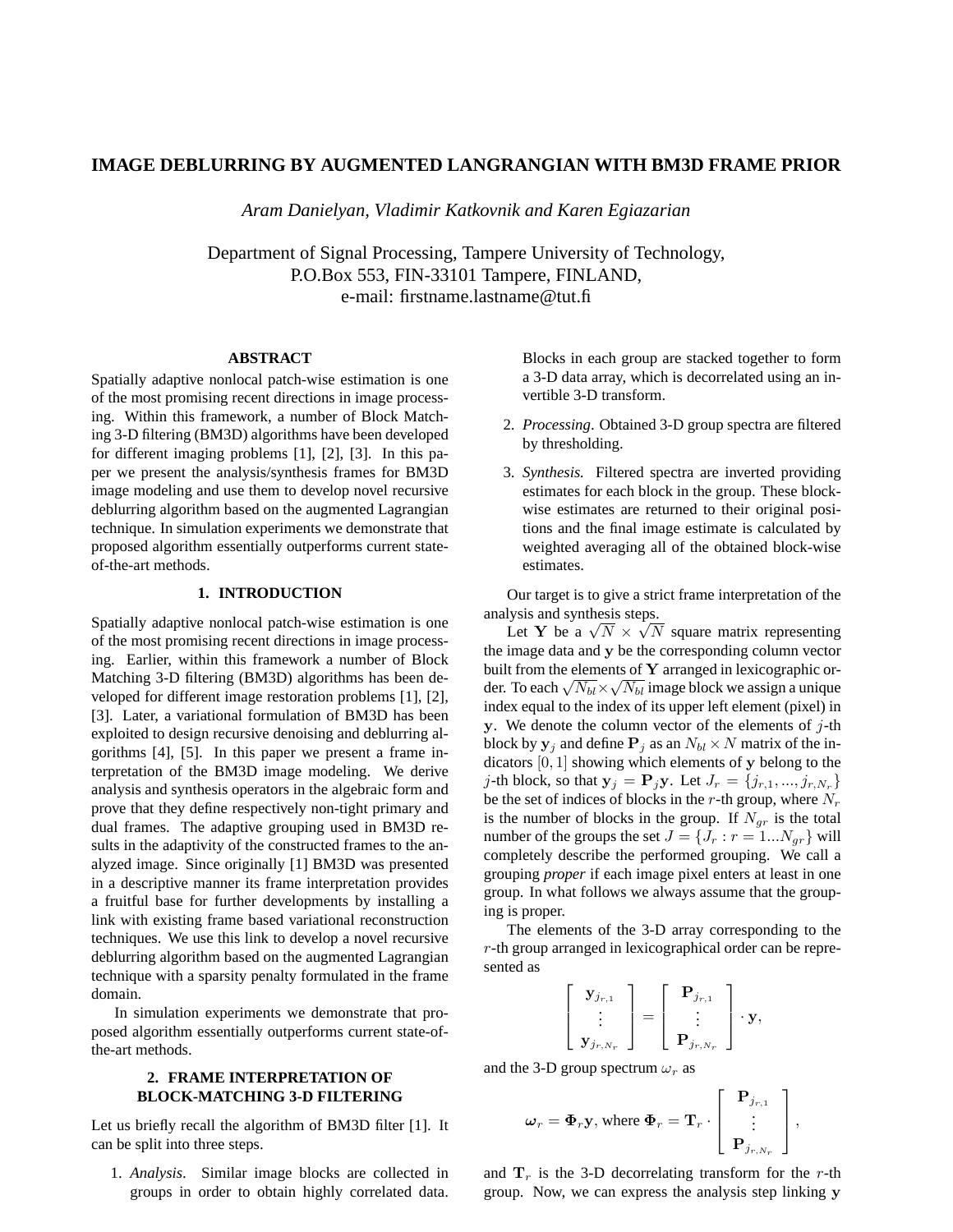and the joint groupwise spectrum  $\boldsymbol{\omega} = \left[\omega_1^T, \dots, \omega_{N_{gr}}^T\right]^T$ in a matrix form

$$
\omega = \begin{bmatrix} \Phi_1 \\ \vdots \\ \Phi_{N_{gr}} \end{bmatrix} \mathbf{y} = \Phi \mathbf{y}.
$$
 (1)

Similarly, if  $q_r$  are the positive weights used for aggregation of the group-wise estimates, the synthesis operation can be expressed by matrix  $\Psi$ 

$$
\mathbf{y} = [g_1 \Psi_1, \dots, g_{N_{gr}} \Psi_{N_{gr}}] \boldsymbol{\omega} = \Psi \boldsymbol{\omega}, \quad (2)
$$

where  $\Psi_r = \sum_{j \in J_r} \mathbf{W}^{-1} \mathbf{P}_{j_{r,1}}^T \mathbf{T}_r^{-1}$  and

$$
\mathbf{W} = \sum_{r} g_r \sum_{j \in J_r} \mathbf{P}_j^T \mathbf{P}_j
$$
 (3)

is a diagonal weightening matrix used in BM3D for normalization. The matrix  $\mathbf{P}_j^T \mathbf{P}_j$  is diagonal of [0, 1] elements showing the locations of the elements of  $j$ -th block in the vector y, and the  $N \times N$  diagonal matrix-sum  $\sum_{j\in I_r} \mathbf{P}_j^T \mathbf{P}_j$  counts the multiplicity of the elements of  $\overline{y}$  in the r-th group.

Since J is proper and  $q_r > 0$  for all r, we have strict inequality  $W > 0$ . Using it we can prove following properties of the matrices  $\Phi$  and  $\Psi$ :

$$
\mathbf{\Phi}^T \cdot \mathbf{\Phi} = \sum_{r=1}^{N_{gr}} \sum_{j \in J_r} \mathbf{P}_j^T \mathbf{P}_j > 0, \tag{4}
$$

$$
\mathbf{\Psi} \cdot \mathbf{\Psi}^T = \sum_{r=1}^{N_{gr}} g_r^2 \sum_{j \in J_r} \mathbf{P}_j^T \mathbf{P}_j \mathbf{W}^{-2} > 0, \quad (5)
$$

$$
\mathbf{\Psi} \cdot \mathbf{\Phi} = \mathbf{I}_{N \times N}, \tag{6}
$$

$$
\mathbf{\Psi} = (\mathbf{\Phi}^T \cdot \mathbf{\Phi})^{-1} \mathbf{\Phi}^T. \tag{7}
$$

From (4)-(7) it follows that rows of the matrix  $\Phi$  constitute a primary frame and columns of  $\Psi$  define corresponding dual frame. The frame boundaries are given by inequality:

$$
a \cdot ||\mathbf{y}||^2 \le \sum_n \left| \left\langle \phi_n^T, \mathbf{y} \right\rangle \right|^2 \le b \cdot ||\mathbf{y}||^2, \quad (8)
$$

where  $\phi_n$  are the rows of  $\Phi$ , and a and b are respectively the minimum and maximum values of the diagonal matrix  $\sum_{r=1}^{N_{gr}} \sum_{j \in J_r} \mathbf{P}_j^T \mathbf{P}_j$ . For a fixed grouping  $J$ , the inequality  $(8)$  holds for any y.

Since in BM3D groups are data adaptive, the constructed analysis and synthesis frames are data adaptive as well. Hence, BM3D can be treated as a flexible image modelling with the data adaptive frames.

#### **3. VARIATIONAL IMAGE DEBLURRING**

Let us represent the observation model in the vector form

$$
z = Ay + \sigma \varepsilon, \tag{9}
$$

where  $z, y \in R^N$  are respectively vectors of the noisy and true images, **A** is an  $N \times N$  blur matrix,  $\boldsymbol{\varepsilon} \in R^N$  is a standard i.i.d Gaussian noise and  $\sigma$  is the noise level.

We consider the following variational formulation of the image deblurring problem

$$
\hat{\mathbf{y}} = \arg\min_{\mathbf{y}} \frac{1}{2\mu} \left\| \mathbf{z} - \mathbf{A}\mathbf{y} \right\|^2 + \tau \cdot \left\| \boldsymbol{\omega} \right\|_{l_0} \tag{10}
$$

$$
subject to \omega = \Phi y, \qquad (11)
$$

where the quadratic term follows from the Gaussian hypothesis on the noise distribution and  $l_0$ -norm restricts the complexity of the solution. The constraint (11) links the spatial y and spectrum  $\omega$  domain variables used in the residual and penalty terms in (10).

The advantage of using the BM3D analysis frame for defining the penalty term in (10) follows from the fact that this frame provides a highly sparse representation of a given natural image.

It is common [6]*,* [7] to divide inverse imaging problems in two categories: *analysis* and *synthesis* based on the signal estimation domain and the formulation of penalty. The problem (10)-(11) corresponds to the *analysis* approach since estimated variable is the image y and the penalty in the criterion is obtained using the *analysis* operator  $\omega = \Phi y$ . In the alternative *synthesis* approach, solution is sought in transform domain while link between the spectrum and the image is established through the *synthesis* operator  $\Psi$ . The variational formulation of the synthesis approach is

$$
\hat{\omega} = \arg\min_{\omega} \frac{1}{2\mu} ||\mathbf{z} - \mathbf{A}\mathbf{y}||^2 + \tau \cdot ||\omega||_{l_0} \quad (12)
$$
  
subject to  $\mathbf{y} = \mathbf{\Psi}\omega.$  (13)

Despite their similarity presented two formulations define different problems. For instance, in the case of overcomplete transform spectral and image domains have different dimensionalities; hence solution of the synthesis problem involves optimization in the space of much higher dimensionality than that for the analysis. In fact, relation between the analysis and synthesis approaches is nontrivial and complex. It has been shown in [7] that it is not possible to claim the advantage of one of these approaches a-priori and that despite the popularity of the synthesis methods both approaches are "... still worthy candidates for inverse problem regularization. The question of which will actually be better for a specific application and family of signals remains open."

In this paper we exploit both approaches.

#### **3.1. Augmented Lagrangian (AL)**

The Augmented Lagrangian method, introduced independently by Hestenes [8] and Powell [9] is one of the classical methods for minimization of functionals in presence of linear equality constraints. Recently several similar methods have been developed. Sharing many common ideas and features they appear under different names such as *split Bregman iterations* [6]*, iter-*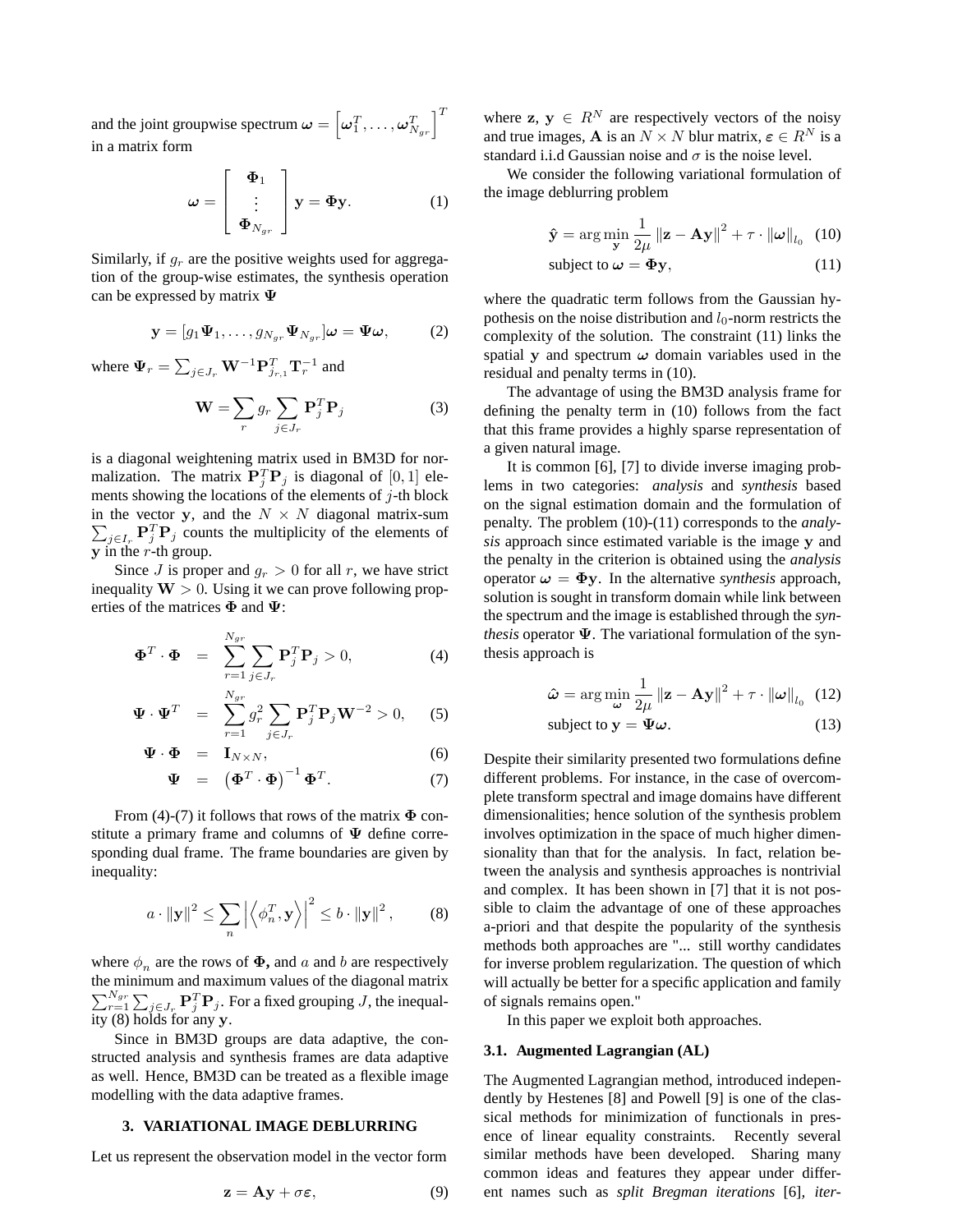*ative shrinkage-thresholding algotithms* [10]*, alternating direction method of multipliers* [11], majorizationminimization algorithms [12]. In this paper we pragmatically follow the Augmented Lagrangian technique which leads to simple derivation of the algorithm.

The Augmented Lagrangian (AL) criterion for the analysis problem (10)-(11) takes the form

$$
L_{anal}(\mathbf{y}, \boldsymbol{\omega}, \boldsymbol{\Lambda}) = \frac{1}{2\mu} ||\mathbf{z} - \mathbf{A}\mathbf{y}||^2 + \frac{1}{2\gamma} ||\boldsymbol{\omega} - \mathbf{\Phi}\mathbf{y}||^2 +
$$
  
(14)  

$$
\frac{1}{\gamma} \boldsymbol{\Lambda}^T (\boldsymbol{\omega} - \mathbf{\Phi}\mathbf{y}) + \tau ||\boldsymbol{\omega}||_{l_0},
$$

where parameters  $\mu$  and  $\gamma$  are positive. The saddle point problem associated with the criterion (14) gives the solution of the constrained optimization problem (10)- (11). Finding the saddle point requires minimization of  $L_{anal}$  (y,  $\omega$ ,  $\Lambda$ ) on variables y and  $\omega$  and maximization on the vector of the Lagrange multipliers  $\Lambda$ .

The presented AL criterion includes both the linear and quadratic terms corresponding to the image modeling equation  $\omega = \Phi y$ . If we keep only the quadratic terms the augmented Lagrangian becomes the penalty criterion. As a rule it leads to computational difficulties because this criterion can be highly ill-conditioned. If we keep only the linear term the augmented Lagrangian becomes the standard Lagrangian. However, the saddle-point of the standard Lagrangian is unstable. It results in the problems of numerical solutions. The stability of the saddle-point of the augmented Lagrangian is one of the principal advantage of this criterion.

A common approach for finding a saddle point of (14) is to perform an alternating optimization of  $L_{anal}$  (y,  $\omega$ ,  $\Lambda$ ) on y,  $\omega$  and  $\Lambda$  following the scheme: *Repeat for*  $t = 0, 1, \dots$ 

$$
\mathbf{y}_{t+1} \in \arg\min_{\mathbf{y}} L_{anal}\left(\mathbf{y}, \boldsymbol{\omega}_{t}, \Lambda_{t}\right),\tag{15}
$$

$$
\boldsymbol{\omega}_{t+1} \in \arg\min_{\boldsymbol{\omega}} L_{anal} \left( \mathbf{y}_{t+1}, \boldsymbol{\omega}, \Lambda_t \right), \qquad (16)
$$

$$
\mathbf{\Lambda}_{t+1} = \mathbf{\Lambda}_t + \beta \cdot (\boldsymbol{\omega}_{t+1} - \boldsymbol{\Phi} \cdot \mathbf{y}_{t+1}), \qquad (17)
$$

*until convergence.*

Where maximization on the Lagrangian multipliers  $\Lambda$ (17) is produced as the step in the direction of the gradient  $\nabla_{\mathbf{\Lambda}}L.$ 

This scheme applied to the analysis problem (10)-(11) leads to the Algorithm 1. The operator  $\mathfrak{Th}_{a}(\cdot)$  used in the algorithm performs hard thresholding according to the formula:

$$
\mathfrak{Th}_a\left(v\right) = v \cdot 1\left(|v| \ge \sqrt{2a}\right),\tag{18}
$$

where *a* is the thresholding level.

#### **4. IMPLEMENTATION**

The implementation of the algorithm derived in the previous section meets two serious problems. The first problem concerns the inverse of the matrix  $\mathbf{A}^T \mathbf{A} + \frac{\mu}{\gamma} \mathbf{\Phi}^T \mathbf{\Phi}$ . While

### **Algorithm 1** Analysis AL Algorithm

*Input*:  $z, \mathbf{A}, \mathbf{y}_{init}$ 

*Using*  $y_{init}$  *construct analysis*  $\Phi$  and *synthesis*  $\Psi$  *frames Set:*  $t = 0$ ,  $\mathbf{y}_0 = \mathbf{y}_{init}$ ,  $\boldsymbol{\omega}_0 = \boldsymbol{\Phi} \mathbf{y}_0$ ,  $\boldsymbol{\Lambda}_0 = 0$ ; *Repeat*

1. *Minimization on* y

$$
\mathbf{y}_{t+1} = \left(\mathbf{A}^T \mathbf{A} + \frac{\mu}{\gamma} \mathbf{\Phi}^T \mathbf{\Phi}\right)^{-1} \times (19) \n\left(\mathbf{A}^T \mathbf{z} + \frac{\mu}{\gamma} \mathbf{\Phi}^T \cdot (\boldsymbol{\omega}_t + \boldsymbol{\Lambda}_t)\right),
$$

2. *Minimization on*  $\omega$ 

Analysis: 
$$
\omega_{t+1/2} = \Phi y_{t+1}
$$
 (20)  
Thresholding:  $\omega_{t+1} = \mathfrak{T} \mathfrak{h}_{\tau \gamma} (\omega_{t+1/2} - \Lambda_t)$ ,

3. *Maximization on*

$$
\Lambda_{t+1} = \Lambda_t + \beta \cdot (\boldsymbol{\omega}_{t+1} - \boldsymbol{\Phi} \cdot \mathbf{y}_{t+1}) \qquad (21)
$$

4. 
$$
t = t + 1
$$
,

*until convergence.*

A is a block-wise Toeplitz matrix and  $FFT$  can be used to invert  $A^T A$ , the matrix  $A^T A + \frac{\mu}{2}$  $\gamma$  $\sum_{r=1}^{N_{gr}} \sum_{j \in I_r} P_j^T P_j$ is not a block-wise Toeplitz matrix and cannot be inverted using  $FFT$ . One possible option is to obtain an approximate solution by iteratively solving the linear system (19) as it has been done in [5] for a similar problem. Nevertheless, we exploit another idea.

Let us replace the analysis-based criterion (14) with the alternative synthesis version of the augmented Lagrangian

$$
L_{syn}(\mathbf{y}, \omega, \tilde{\mathbf{\Lambda}}) = \frac{1}{2\mu} ||\mathbf{z} - \mathbf{A}\mathbf{y}||^2 + \frac{1}{2\gamma} ||\mathbf{\Psi} \cdot \omega - \mathbf{y}||^2 +
$$
  
(22)  

$$
\frac{1}{\gamma} \tilde{\mathbf{\Lambda}}^T (\mathbf{\Psi} \cdot \omega - \mathbf{y}) + \tau ||\omega||_{l_0}.
$$

Minimization of  $L_{syn}$  on y results in the solution

 $\gamma$ 

$$
\mathbf{y} = \left(\mathbf{A}^T \mathbf{A} + \frac{\mu}{\gamma} I\right)^{-1} \times \qquad (23)
$$

$$
\left(\mathbf{A}^T \mathbf{z} + \frac{\mu}{\gamma} \left(\mathbf{\Psi} \cdot \boldsymbol{\omega} + \tilde{\mathbf{\Lambda}}\right)\right).
$$

The inversion of the matrix  $A^T A + \frac{\mu}{2}$  $\frac{\mu}{\gamma}$ **I**<sub>N×N</sub> required in this formula can be implemented using  $FFT$ . We note that the Lagrange multipliers  $\hat{\Lambda}$  in (22) and  $\Lambda$  in (14) are different, which is obvious since they have different dimensions:  $\tilde{\Lambda}$  is of the size of image y, while  $\Lambda$  is of the size of the spectrum  $\omega$ . We install a link between these Lagrange multipliers using the equation  $\tilde{\Lambda} = \Psi \Lambda$ .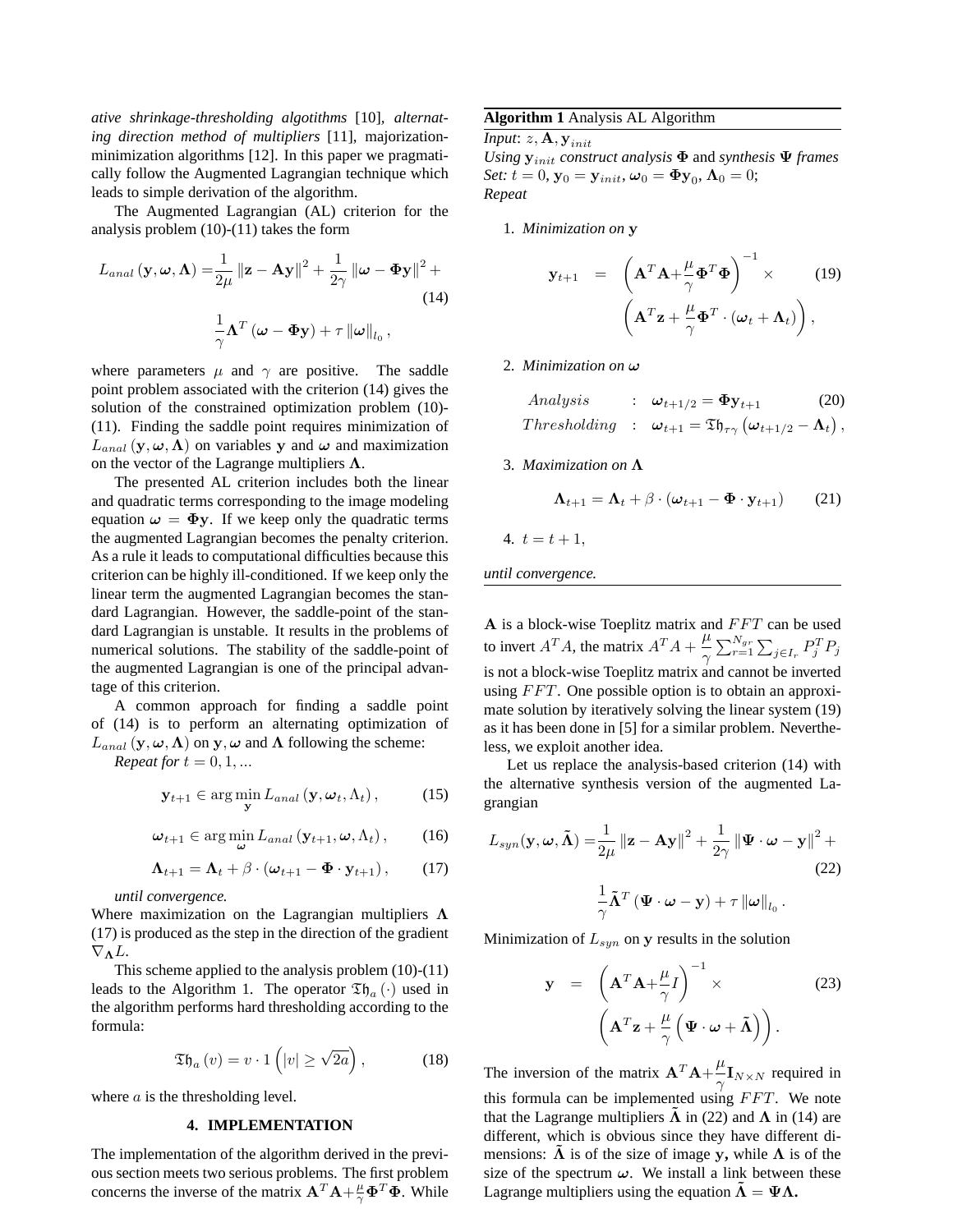We multiply the equation (21) from the left side by the synthesis matrix  $\Psi$ . Due to (6) we obtain

$$
\tilde{\mathbf{\Lambda}}_{t+1} = \tilde{\mathbf{\Lambda}}_t + \beta \cdot (\mathbf{\Psi} \boldsymbol{\omega}_{t+1} - \mathbf{y}_{t+1}). \tag{24}
$$

Using (23) and (24) instead of (19) and (21) respectively, we arrive to the final Algorithm 2.

### **Algorithm 2** AL BM3D Deblurring (AL-BM3D-DEB)

*Input*:  $z, \mathbf{A}, \mathbf{y}_{init}$ *Using*  $\mathbf{y}_{init}$  *define* grouping *J* and *weights*  $\{g_r\}$ *Set*:  $t = 0$ ,  $\mathbf{y}_0 = \mathbf{y}_{init}$ ,  $\boldsymbol{\omega}_0 = \mathbf{\Phi} \mathbf{y}_0$ ,  $\mathbf{\tilde{\Lambda}}_0 = 0$ ; *Repeat*

1. *Minimization on* y

$$
\mathbf{y}_{t+1/2} = \mathcal{F}^{-1} \left\{ \frac{\mathcal{F}^*(h) \cdot \mathcal{F}\{z\} + \frac{\mu}{\gamma} \mathcal{F}\{\mathbf{y}_t + \tilde{\mathbf{\Lambda}}_t\}}{|\mathcal{F}(h)|^2 + \frac{\mu}{\gamma}} \right\},\tag{25}
$$

2. *Minimization on* !

$$
y_{t+1} = BM3D_{filter}\left(\mathbf{y}_{t+1/2} - \tilde{\mathbf{\Lambda}}_t, J, \{g_r\}, \tau\right),\tag{26}
$$

3. *Maximization on*  $\tilde{\Lambda}$ 

$$
\tilde{\mathbf{\Lambda}}_{t+1} = \tilde{\mathbf{\Lambda}}_t + \beta \left( \mathbf{y}_{t+1} - \mathbf{y}_{t+1/2} \right), \tag{27}
$$

4.  $t = t + 1$ ,

*until maximum number of iterations reached.*

Here  $\mathcal{F}(\cdot)$  stands for the 2-D FFT,  $*$  denotes complex conjugate and  $h$  is a shift invariant blurring kernel corresponding to the operator **A**. The notation  $BM3D_{filter}$  is used for the filter operator producing the following three operations: analysis, thresholding according to formula (18) and synthesis. In this algorithm minimization over y is produced in the Fourier domain resulting in a fast algorithm applicable for large size images.

Though it is difficult to justify the formal replacement of (19) and (21), the experimental results presented in the next section show the efficiency of the proposed algorithm.

*Parameter selection*. We found experimentally that for each PSF there are only two parameters need to be adjusted: regularization parameter  $\mu$  and thresholding  $\tau$ . Since selection of the parameter  $\mu$  also depend on the noise level, the actual value provided to algorithm is multiplied by  $\sigma^2$ ,  $\mu_{act} = \mu \sigma^2$ . All other parameters have been fixed and had following values: block size - 4, maximum number of iterations - 40,  $\beta = 0.6$ ,  $\gamma = 1$ . The 3-D transform was implemented as a separable composition of 2-D Discrete Sine and 1-D Haar transforms. The parameters  $\mu$  and  $\tau$  were optimized to provide best results over the set of four images, namely Cameraman (256x256), Lena (512x512), House (256x256), Barbara (512x512).

*Complexity and execution time*. Asymptotic complexity of each iteration of the algorithm can be estimated as  $O(N \log(N)) + O(N)$ , where the first summand represents the complexity of FFT implementation of regularized inverse (25) and second is the complexity of BM3D thresholding (26). Nevertheless for image sizes we deal in practice the complexity of the BM3D thresholding is an order of magnitude higher than complexity of FFT. Detail discussion on the complexity of BM3D can be found in [1], here we just mention that in proposed algorithm block-matching is performed only once which provides about 40 percent speedup compared to the standard BM3D hard thresholding step.

The main script of the deblurring algorithm 2 were implemented in Matlab with block-matching and  $BMSD_{filter}$  routines being written in C++. In this setup, processing of 256x256 image on a 2.6Ghz dual core CPU machine with a single running core takes less than 40 seconds.

#### **5. EXPERIMENTS**

In the presented experiment four images namely: *Cameraman*, *Lena*, *House* and *Barbara* were blurred using  $9 \times 9$  uniform PSF, and the zero-mean white Gaussian noise was added to the blurred images. The noise levels for each image were selected such that all degraded images had same Blurred-Signal-to-Noise-Ratio  $BSNR =$ 40 dB**.** The following parameter values have been used:  $\mu = 7, \tau = 9.2$ . The initial estimate  $y_{init}$  was obtained as an output of the DEB-BM3D algorithm [3].

In the Table 1 we present improvement in PSNR (ISNR) of the reconstructed images over the degraded ones. For comparison we provide corresponding ISNR values obtained with the state-of-the-art methods DEB-BM3D [3] and DEB-NEM [5]. We can see that proposed algorithm essentially outperforms DEB-BM3D and performs on the level or better compared to DEB-NEM. We should mention that the proposed algorithm is also faster than DEB-NEM, where matrix inversion is performed through the iterative solution of the linear system.

The visual improvement can be examined from the Fig. 1 and 2 where the reconstructions by DEB-BM3D and the proposed algorithm are shown. We can see that the proposed algorithm is able to suppresses the ringing artifacts induced by DEB-BM3D (the sky area and the tripod elements of the *Cameraman*, eyes of *Lena*) and provide sharper image edges. This later effect is achieved in particular due to the smaller block size used in our method compared to DEB-BM3D.

#### **6. CONCLUSION**

The contribution of this paper is twofold. First, we construct frames corresponding to the analysis and synthesis operations in BM3D, enabling use of the powerful BM3D modeling in frame-based variational image reconstruction. Second, we exploit these frames in the augmented Lagrangian technique to develop a new deblurring algorithm. In simulation experiments we demonstrate that this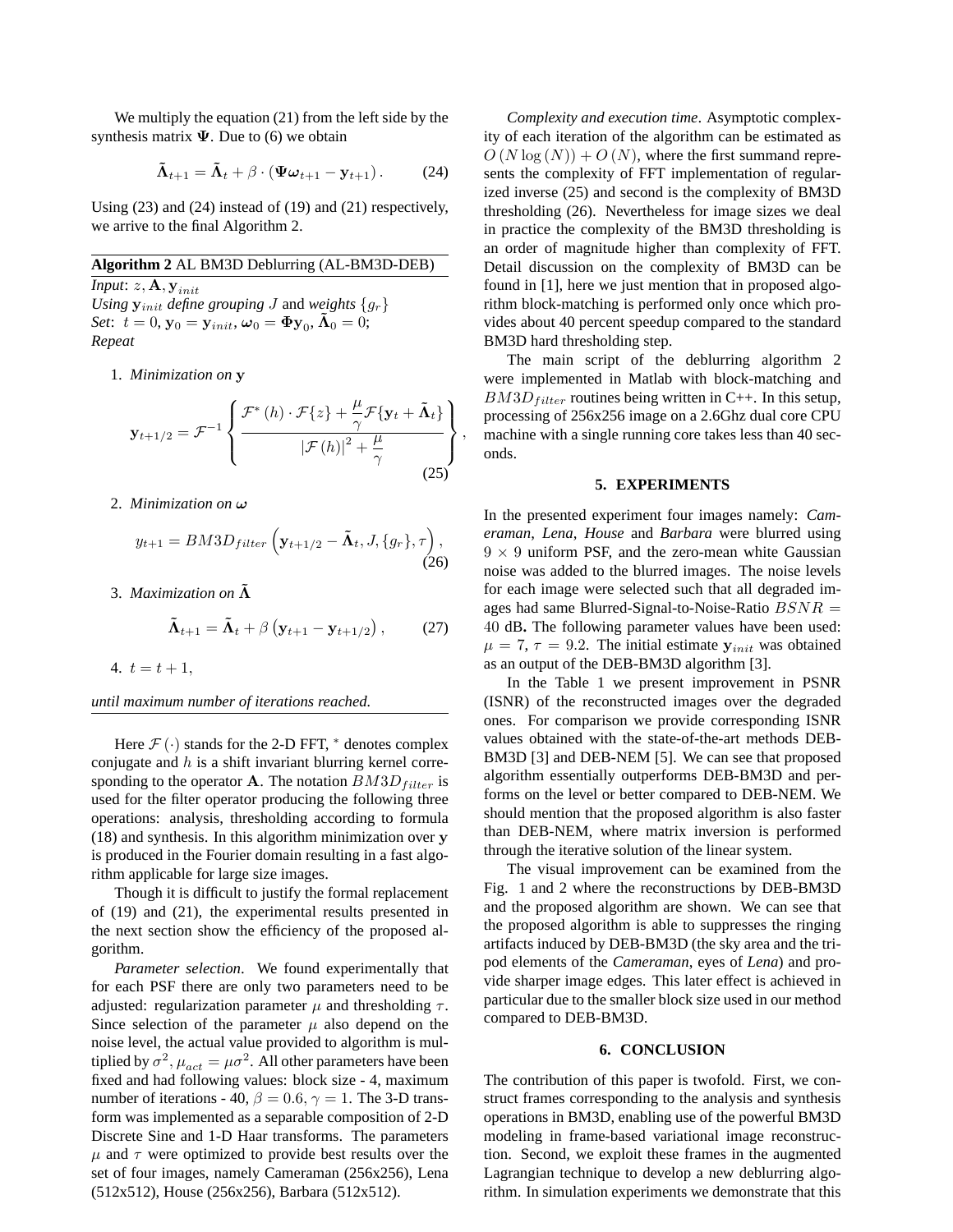

Figure 1. Deblurring experiment with the *Cameraman* image. From left to right and from top to bottom are presented zoomed fragments of the following images: blurred noisy, original, reconstructed by DEB-BM3D [3] and by proposed method.



Figure 2. Deblurring experiment with the *Lena image*. From left to right and from top to bottom are presented zoomed fragments of the following images: blurred noisy, original, reconstructed by DEB-BM3D [3] and by proposed method.